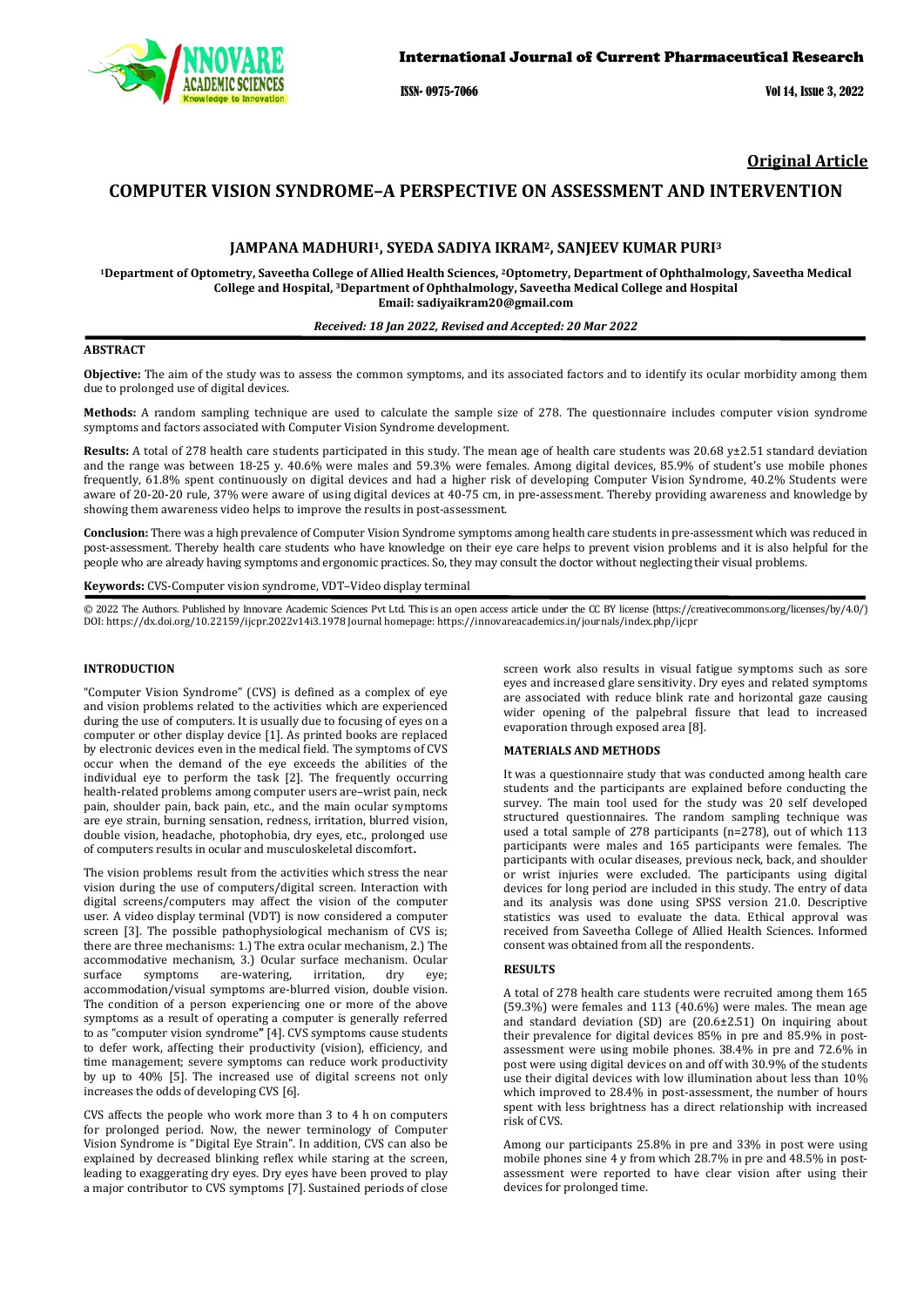The health care students who consulted eye specialist for their problem had refractive errors i.e., 48.2% in pre and 46.5% in post assessment, among them only 18.7% were using topical eye drops in pre which improved to 28% in post assessment.

The seating position of the students using their devices must be up right with a straight back, but only 43.8% of students were using proper posture in pre-assessment and 69.3% in post-assessment. If the head, arms and legs are not positioned comfortably during computer usage, may leads to extra ocular problem which involve neck, shoulder and back pain which may become apparent. Based on our result 40.2% of students were aware of 20-20-20 rule in pre and 77.3% in postassessment which helps to prevent the occurrence of CVS.

The working distance of about 40-75 cm should be maintained during digital device usage eg: (computer, mobile phones, laptop) in our study 35% of the students maintained their working distance in pre-assessment which improved to 74.4% in post-assessment taking regular break may relax the accommodation process of the eyes, thereby preventing eye strain, 88% of users in pre and 92.4% in post assessment were aware of this knowledge and average duration of breaks should be taken for every 15 min i.e., 14.3% users were aware in pre-assessment which improved to 54.6% in postassessment.

The highest percentage from above questions in pre and post assessment are represented graphically in fig. I.



## **Fig. 1: Percentage of questionnaires**

#### **Table 1: Distribution statistics for age**

|           |     | - - - | м. | $\mathbf{a}$   |          |
|-----------|-----|-------|----|----------------|----------|
| --<br>AGE | 270 |       | -  | ∩ ∩<br>- 40.00 | <u>.</u> |

From table 1, It is observed that a total of 278 Health care students were examined. The mean age and the standard deviation of the participated students is (20±2.51)

#### **Table 2: Distribution statistics for gender**

| Gender | No.<br>. of respondents | Percentage |
|--------|-------------------------|------------|
| Male   | 113                     | 40.64%     |
| Female | 165                     | 59.35%     |
| Total  | 278                     | 100%       |

It is observed that 40.64% of participants who participated in this study are males and 59.35% are females and the same is depicted in the fig. 1.



**Fig. 2: Distribution of gender**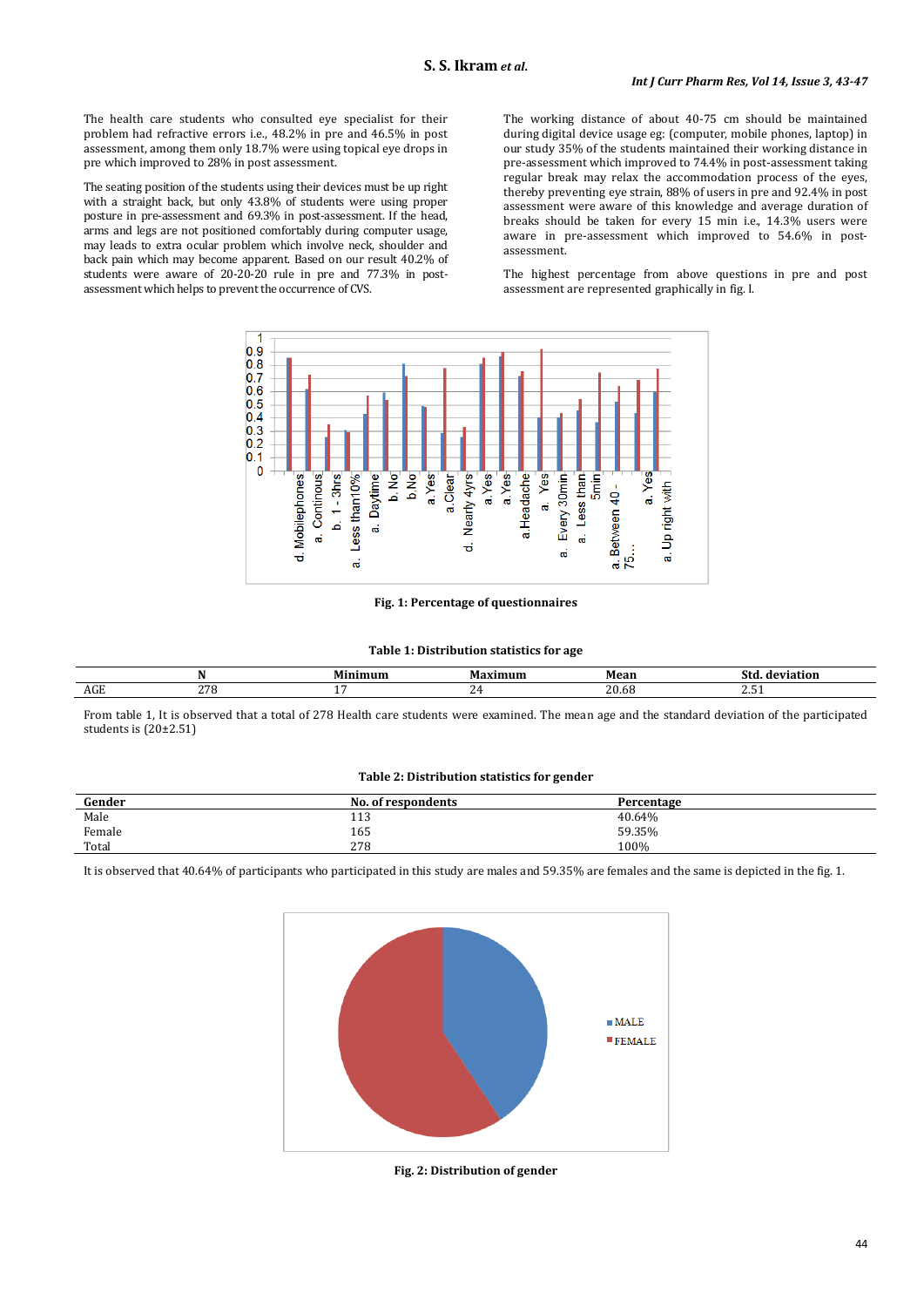# **S. S. Ikram** *et al***.**

| S. No.       | <b>Questions</b>                                                                  | Number and percentage        |                                |
|--------------|-----------------------------------------------------------------------------------|------------------------------|--------------------------------|
|              |                                                                                   | Pre                          | Post                           |
| $\mathbf{1}$ | The digital screen that you use frequently                                        |                              |                                |
|              | a. Ordinary Computer                                                              | $(6)$ 2.15%                  | $(6)$ 1.79%                    |
|              | b. Laptop                                                                         | $(30)$ 10.79%                | $(30)$ 10.79%                  |
|              | c. Tablet/i-pad                                                                   | $(4)$ 1.43%                  | $(4)$ 1.43%                    |
|              | d. Mobile phones                                                                  | (239) 85.97%                 | (238) 85.61%                   |
| 2            | The hours you spend on your digital screen are?                                   |                              |                                |
|              | a. Continuous                                                                     | $(172)$ 61.87%               | $(80)$ 28.77%                  |
|              | b. Interrupted                                                                    | $(107)$ 38.48                | $(202)$ 72.66%                 |
| 3            | How many hours you spend watching your screen in dark room?                       |                              |                                |
|              | a. Less than 1 h<br>$b. 1-3h$                                                     | $(49)$ 17.62%                | $(31)$ 11.15%                  |
|              | c. 3-4 h                                                                          | $(72)$ 25.89%<br>(98) 35.25% | $(65)$ 23.38%<br>$(60)$ 21.56% |
|              | d. 4-6 h                                                                          | $(24)$ 8.63%                 | $(18)$ 6.47%                   |
|              | e. More than 6 h                                                                  | $(15)$ 5.39%                 | $(8)$ 2.87%                    |
| 4            | To what level you illuminate (brightness) your digital screen in room light?      |                              |                                |
|              | a. Less than $10\%$                                                               | (86) 30.93%                  | (82) 29.49%                    |
|              | b. 11-25 %                                                                        | $(91)$ 32.73%                | $(69)$ 24.82%                  |
|              | c. 26-50 %                                                                        | $(85)$ 30.57%                | $(67)$ 24.1%                   |
|              | d. 51-75 %                                                                        | $(9)$ 3.23%                  | $(42)$ 15.1%                   |
|              | e. 76-100 %                                                                       | $(7)$ 6.25%                  | $(18)$ 6.47%                   |
| 5            | Are you spending most of your screen time during day or night time?               |                              |                                |
|              | a. Day time                                                                       | $(180)$ 64.7%                | $(98)$ 35.25%                  |
|              | b. Night time                                                                     | (100) 35.97%                 | $(178)$ 64.02%                 |
| 6            | Do you have a previously diagnosed dry eye diseases?                              |                              |                                |
|              | a. Yes                                                                            | $(128)$ 46.04%               | $(113)$ 40.64%                 |
|              | b. No                                                                             | $(165)$ 59.35%               | $(150)$ 53.95%                 |
| 7            | Are you using any topical eye drops for dry eye ?                                 |                              |                                |
|              | a. Yes                                                                            | $(52)$ 18.7%                 | $(78)$ 28.05%                  |
|              | b. No                                                                             | (226) 81.29%                 | $(200)$ 71.94%                 |
| 8            | Do you have any refractive errors?                                                |                              |                                |
|              | a. Yes                                                                            | $(135)$ 48.56%               | $(137)$ 49.28%                 |
|              | b. No                                                                             | $(95)$ 34.17%                | $(91)$ 32.73%                  |
|              | c. I don't know                                                                   | $(46)$ 16.5%                 | $(52)$ 18.7%                   |
| 9            | Describe the details of objects you see after prolonged hours. I am having.       |                              |                                |
|              | a. Clear                                                                          | $(80)$ 28.77%                | $(135)$ 48.56%                 |
|              | b. Blurred vision                                                                 | $(75)$ 26.97%                | $(91)$ 32.73%                  |
|              | c. Hazy                                                                           | $(23)$ 8.27%                 | $(52)$ 18.7%                   |
| 10           | How many years do you spend in this way on the screen?                            |                              |                                |
|              | a. Nearly 1 y                                                                     | $(48)$ 17.26%                | $(29)$ 10.43%                  |
|              | b. Nearly 2 y                                                                     | (48) 17.26%                  | $(40)$ 14.23%                  |
|              | c. Nearly 3 y                                                                     | $(44)$ 15.82%                | $(51)$ 18.34%                  |
|              | d. Nearly 4 y                                                                     | $(72)$ 25.89%                | $(92)$ 33.09%                  |
|              | e. More than 5 y                                                                  | $(66)$ 23.74%                | $(66)$ 23.74%                  |
| 11           | Do you feel that the digital screen affects your life style and eye health ?      |                              |                                |
|              | a. Yes                                                                            | (226) 81.29%                 | (239) 85.97%                   |
| 12           | b. No<br>Are you willing to decrease your screen hours to protect/guard your eyes | $(52)$ 18.7%                 | $(39)$ 14.02%                  |
|              | from computer vision syndrome?                                                    |                              |                                |
|              | a. Yes                                                                            | $(240)$ 86.33%               | $(250)$ 89.92%                 |
|              | b. No                                                                             | $(38)$ 13.66%                | $(28)$ 10.07%                  |
| 13           | Do you have any following symptoms?                                               |                              |                                |
|              | a. Headache                                                                       | (200) 71.94%                 | $(210)$ 75.53%                 |
|              | b. Blurred vision                                                                 | $(40)$ 14.38%                | $(38)$ 13.66%                  |
|              | c. Neck/Shoulder/back pain                                                        | $(25)$ 8.99%                 | (20)7.19%                      |
|              | d. Fatigue                                                                        | $(15)$ 5.39%                 | $(20)$ 7.19%                   |
|              | e. Dry eyes                                                                       | $(30)$ 10.79%                | (40)14.38%                     |
|              | f. eye strain                                                                     | $(50)$ 17.98%                | $(28)$ 10.07%                  |
|              | g. Double Vision                                                                  | $(10)$ 3.59%                 | $(8)$ 2.87%                    |
|              | h. Eye redness and irritation                                                     | $(10)$ 3.5%                  | $(8)$ 2.87%                    |
| 14           | Do you take breaks during the use of electronic devices?                          |                              |                                |
|              | a. Yes                                                                            | $(247) 88.84\%$              | $(257)$ 92.44%                 |
|              | b. No                                                                             | $(31)$ 11.15%                | $(21)$ 7.55%                   |
| 15           | How often do you take breaks during the use of electronic devices?                |                              |                                |
|              | a. Every 30 min                                                                   | $(113)$ 40.64%               | $(122)$ 43.88%                 |
|              | b. Every 1 hr                                                                     | $(58)$ 20.86%                | $(67)$ 24.1%                   |
|              | c. More than 1 hr                                                                 | $(107)$ 38.48%               | $(89)$ 32.01%                  |
| 16           | What is the average duration of your breaks?                                      |                              |                                |
|              | a. Less than 5 min                                                                | $(127)$ 45.68%               | $(48)$ 17.26%                  |
|              | b. 5-10 min                                                                       | $(68)$ 24.46%                | $(47)$ 16.9%                   |
|              | c. 11-15 min                                                                      | (40) 14.38%                  | (152) 54.67%                   |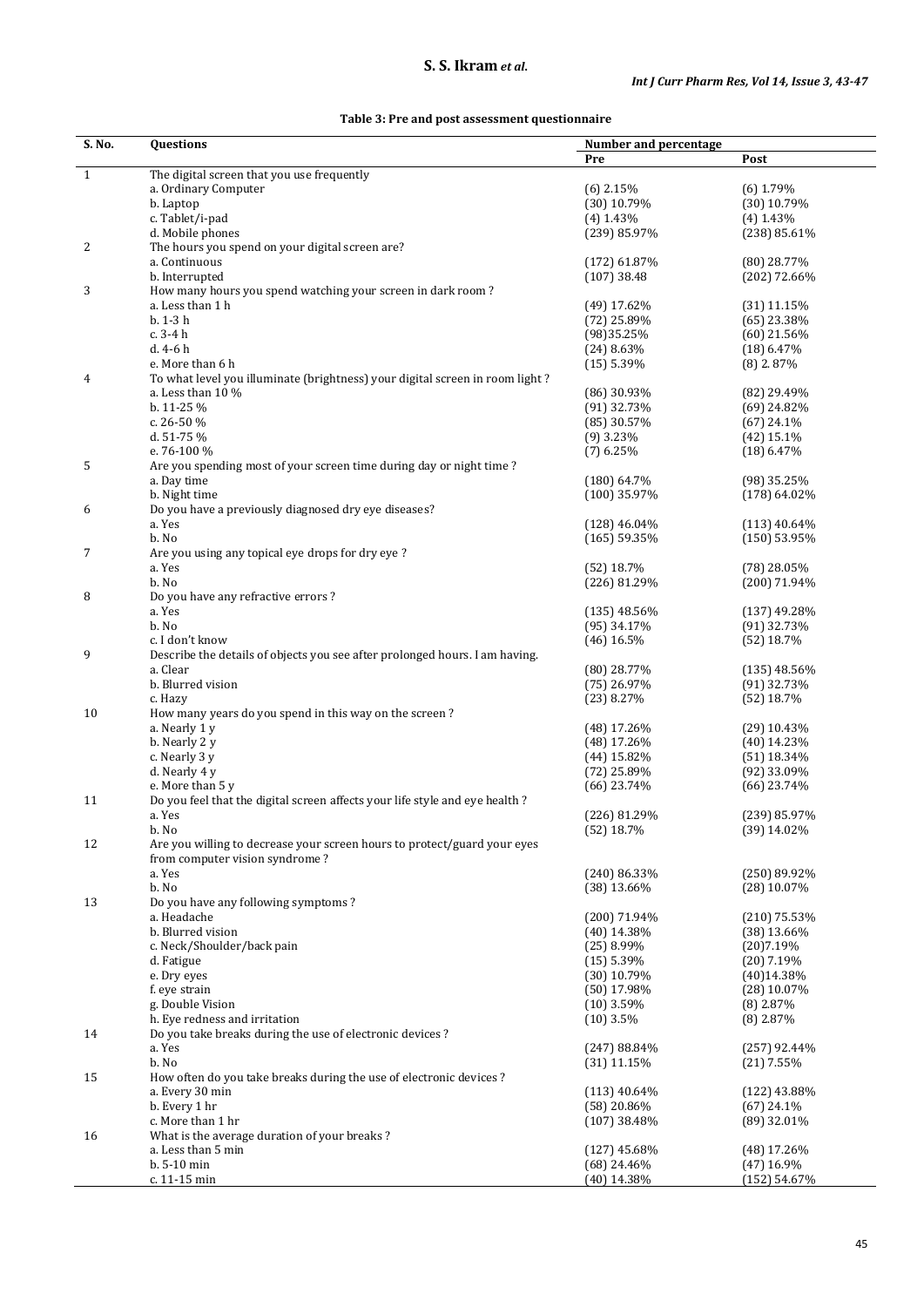| S. No. | <b>Questions</b>                                                     | Number and percentage |                |
|--------|----------------------------------------------------------------------|-----------------------|----------------|
|        |                                                                      | Pre                   | Post           |
|        | d. More than 15 min                                                  | $(43)$ 15.46%         | $(33)$ 11.87%  |
| 17     | While using electronic devices the distance between your eye and the |                       |                |
|        | screen is approxiamately?                                            |                       |                |
|        | a. Between 40-75 cms                                                 | $(99)$ 35.61%         | (207) 74.46%   |
|        | b. More than 75 cms                                                  | $(20)$ 7.19%          | (152) 54.67%   |
|        | c. I don't know                                                      | $(56)$ 20.14%         | (33) 11.87%    |
|        | d. Less than 40 cms                                                  | $(103)$ 37.05%        | $(23)$ 8.27%   |
| 18     | Do you use monitor filters?                                          |                       |                |
|        | a. Yes                                                               | $(132)$ 47.48%        | $(179)$ 64.38% |
|        | b. No                                                                | $(146)$ 52.51%        | $(99)$ 35.61%  |
| 19     | While using electronic devices, the seating position is              |                       |                |
|        | a. Up right with straight back                                       | $(122)$ 43.88%        | $(192)$ 69.06% |
|        | b. Bending my back                                                   | $(75)$ 26.97%         | $(32)$ 11.51%  |
|        | c. Lying down                                                        | $(81)$ 29.13%         | $(54)$ 19.42%  |
| 20     | Are you aware of 20-20-20 rule?                                      |                       |                |
|        | a. Yes                                                               | $(112)$ 40.28%        | (215) 77.33%   |
|        | b. No                                                                | (166) 59.76%          | (63) 22.66%    |

### **DISCUSSION**

Computer Vision Syndrome is a complex of eye and vision problems related to activities experienced during the use of computers. The common symptoms are eye strain, burning sensation, redness, irritation, blurred vision, double vision, headache, dry eyes, etc., and the main health problems for computer users are wrist pain, neck pain, shoulder, back pain, etc. these may occur due to abnormal sitting posture. The prolonged use of computers results in ocular and musculoskeletal discomfort. The prevalence of Computer Vision Syndrome ranges from 64–90% among computer users, with nearly 60 million people affected globally.

In our study on 278 health care students found that a.)Headache (71.9%); b.) blurred vision (14.3%); c.)Neck/Shoulder/Back pain (8.9%); d.)Fatigue (5.3%); e.)Dry eyes (14.3%); f.)Eye strain (17.9%); g.)Double vision (3.5%); h.) Eye redness and irritation (3.5%) were the most common symptoms associated with computer use. Proper ergonomic positioning of the computer device is important screens are recommended to be 10-20 degree below eye level, as higher than this position requires a chin-up posture with resulting muscular strain on the trapezium and neck muscles. If the viewing angle is greater there is in an increase in blurred vision, because of the effect on the amplitude of accommodation. Computer use can lead to CVS affecting the eyes and the rest of the body because of improper positioning between the eye level and the screen of handheld tablets or typing with the wrists at an inappropriate angle, which can result in musculoskeletal discomfort because of poor ergonomics. Modification of the study environment and user education and knowledge are the best strategy for the prevention of CVS; hence we need to educate our health care students about the importance of good computer devices and ophthalmologists can work together in reducing the prevalence of CVS by working with ergonomists, in designing computer work stations and guidelines for smartphone and electronic devices uses for students and the workplace. As students are frequent users of electronic devices, health care students should address this issue and its prevalence by providing guidelines for the prevention of the potential health issue.

Anadi Khatri *et al.* had undergone a study on knowledge, attitude, and practice of Computer Vision Syndrome among medical students and its impact on ocular morbidity. This study is a questionnaire the study was conducted among 299 students, but the response was received from 236 students of 299 students among the age group of 19–22 y, and the response rate is 80% at the department of ophthalmology at Maharajgunj medical campus, Tribhuvan University, Katmandu, in Nepal2018.

Mohammed Iqbal *et al.* had undergone a study on a Computer Vision Syndrome survey among medical students in Sohag University Hospital, Egypt in the year 2018. This is a questionnaire study among 100 medical students in the department of ophthalmology, faculty of medicine, Sohag University, Egypt. The survey was performed among 100 medical students and the response rate is 86% of medical students were complaining of one or more Computer Vision Syndrome manifestations.

Sreedharan. J *et al.* had undergone a study on Computer use and vision-related problems among universities in Ajman, United Arab emirate in 2014. A valid questionnaire form was given to 500 students with a set of questions and asked them to fill the forms. In this survey nearly more than half of the students had mentioned having some–related eye problems like headache, eyestrain, dry eyes, burning sensation were the most common vision-related problems associated with usage of computers, and the response rate is.

#### **CONCLUSION**

In our survey more than half of the students had mentioned having some computer-related eye problems like headache, burning sensation, dry eyes, eye strain, etc., were the most common visionrelated problems associated with the usage of computers. After showing them video on Computer Vision Syndrome they were aware of the symptoms which are used to prevent their visual problems. Looking at an object in between work, viewing the monitor below the level, massage of eyes, and use of eye drops helped in reducing the CVS symptoms. Thus, this study suggests that it is very essential that everyone should have the knowledge on their eye care which helps to prevent vision problems and it is also helpful for the people who are already having symptoms may consult the doctor without neglecting their visual problems.

## **FUNDING**

Nil

#### **AUTHORS CONTRIBUTIONS**

All the authors have contributed equally.

## **CONFLICT OF INTERESTS**

Declared none

### **REFERENCES**

- 1. Sharma N. To determine the prevalence of CVS among computer use: a descriptive study. Eur J Mol Clin Med. 2020;7:3933-8.
- 2. Khatri A. Knowledge, attitude and practice of CVS among students and its impact on ocular morbidity. J Nepal Health Res Counc. 2018;16(40):291-6.
- 3. Iqbal M. CVS survey among the medical students in Sohag University hospital. Ophtalmology Res Int J. 2018;8(1):1-8.
- 4. Reddy SC. CVS: a study of knowledge and practices in university students. Nepal J Ophthalmol 2013;5(10):161-8. doi: 10.3126/nepjoph.v5i2.8707.
- Aldokhayel S. Prevalence of self-reported computer vision syndrome symptoms and its associated factors among university students. Ophtalmology Department. 2020;30(1):189-95.